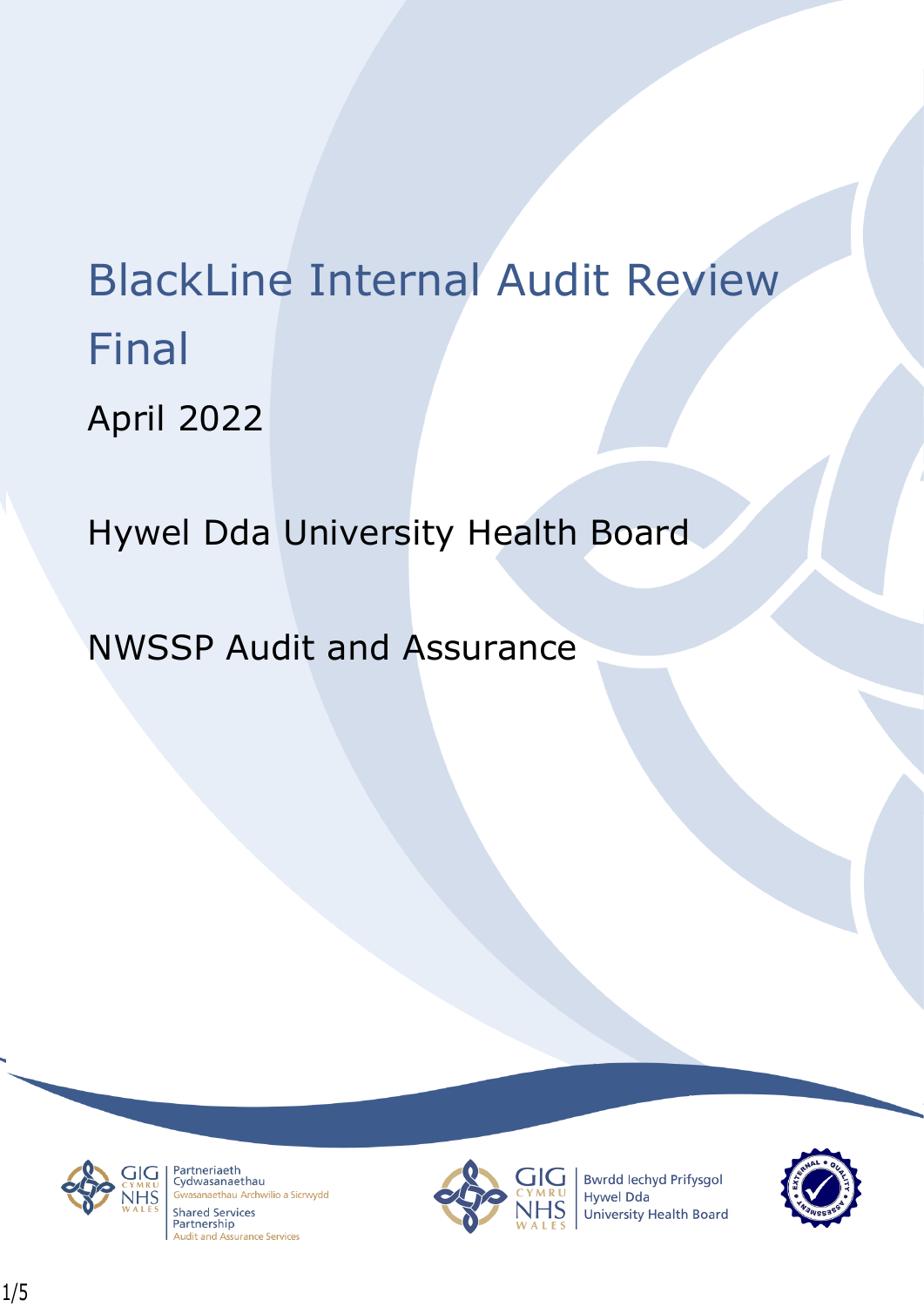# **Contents**



Audit and Assurance Services conform with all Public Sector Internal Audit Standards as validated through the external quality assessment undertaken by the Institute of Internal Auditors

### Acknowledgement

NHS Wales Audit & Assurance Services would like to acknowledge the time and co-operation given by management and staff during the course of this review.

### Disclaimer notice - please note

This audit report has been prepared for internal use only. Audit & Assurance Services reports are prepared, in accordance with the Service Strategy and Terms of Reference, approved by the Audit Committee.

<span id="page-1-0"></span>Audit reports are prepared by the staff of the NHS Wales Shared Services Partnership – Audit and Assurance Services, and addressed to Independent Members or officers including those designated as Accountable Officer. They are prepared for the sole use of the Hywel Dda University Health Board and no responsibility is taken by the Audit and Assurance Services Internal Auditors to any director or officer in their individual capacity, or to any third party.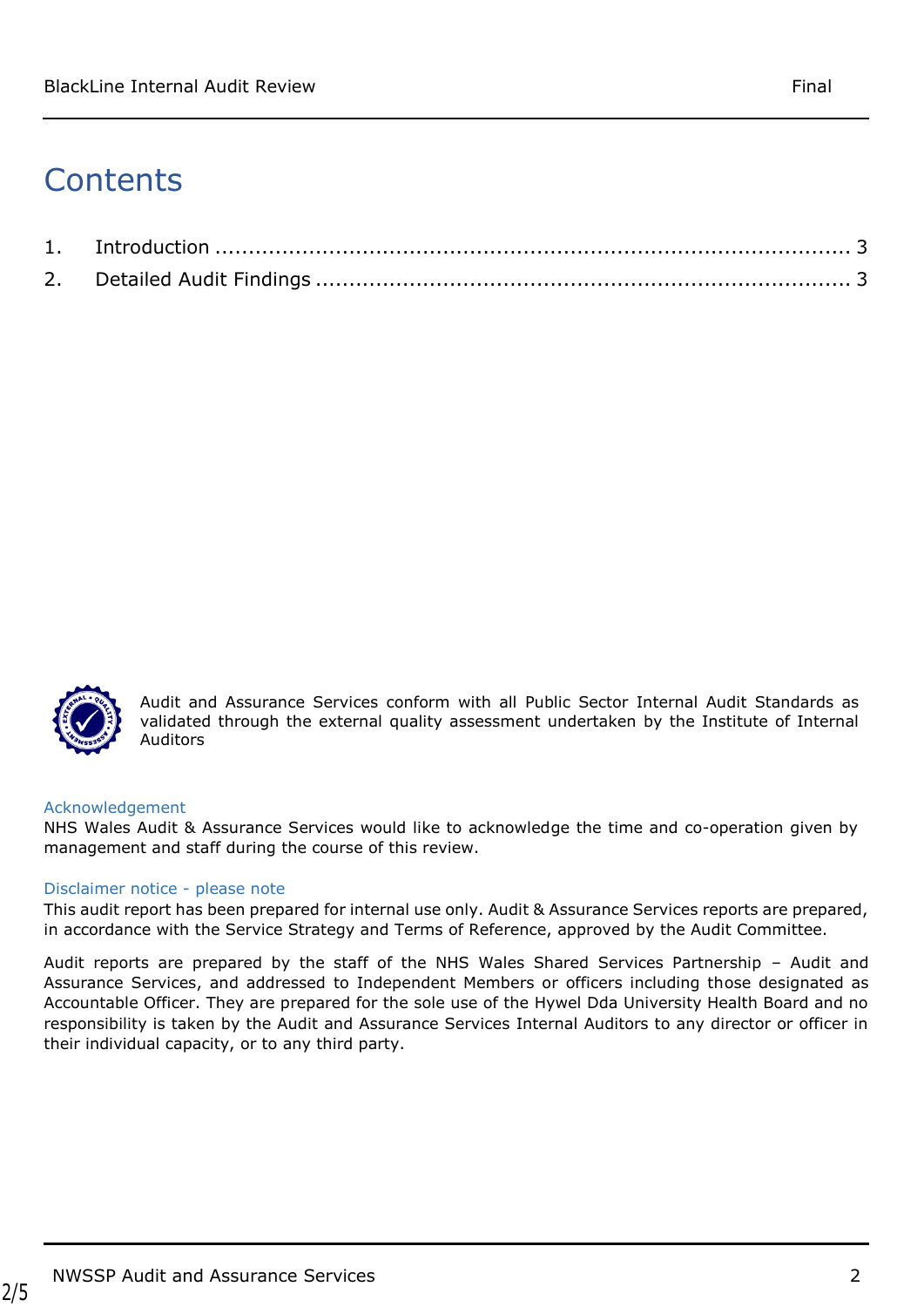## 1. Introduction

- 1.1 The Director of Finance requested Internal Audit review the arrangements and processes related to the introduction of BlackLine. A non-opinion review was undertaken covering Balance Sheet Reconciliation software and its effectiveness with regards to the period-end reconciliation process.
- 1.2 BlackLine is a bolt on to the current Financial software which automates month/period end reconciliation process.

# <span id="page-2-0"></span>2. Detailed Audit Findings

## Pre-BlackLine Reconciliation Process

2.1 Prior to the introduction of BlackLine, users were to perform Balance Sheet reconciliations using excel templates comparing General Ledger Values to Sub Ledgers. This process required manual reconciliations to be submitted and reviewed by Finance Business Partners.

## **BlackLine Process**

- 2.2 BlackLine was implemented in September 2021 and is now the platform in which Finance prepare, review, and approve Balance Sheet reconciliations on a centralised forum, with the objective to minimise the risk of material errors whilst allowing for a more robust and automated process and in turn this will release staff to perform other value adding activities.
- 2.3 The Finance Department have a Standard Operating Procedures (SOPs) in place for the BlackLine reconciliation process. A walkthrough was performed with the Finance Business Partner for February 2022 month-end close reviewing a number of Balance Sheet reconciliations.
- 2.4 BlackLine allows for specific nominal codes to be allocated to individuals providing ownership of Balance Sheet Reconciliations. BlackLine automatically distributes emails to responsible owners stating their deadline to complete each reconciliation by. In the instance where an individual is away, the software will send repeat request to the next service user and does this automatically.
- 2.5 Users are required to complete reconciliations in line with agreed SOPs and by the requested deadline. Information is downloaded via QlikView and reconciled against the relevant subledger. This information is then imported into BlackLine and certified by the user when complete and thus be centralised within the software.
- 2.6 Once certified, Line Managers are notified to review and approve/reject the reconciliation. Once dual sign-off is achieved, a Finance Business Partner will review and close all Balance Sheet reconciliations. Audit noted that BlackLine has evidence of segregation of duties whilst providing a centralised base for multilevel reviews.
- 2.7 A walkthrough was performed for February 2022 month-end close, and in addition to reconciliations, Audit reviewed the summary tab within Blackline which displayed visibility of all Balance Sheet nominal codes highlighting their current status (open, submitted, reviewed, approved). We noted that from this centralised location, reviewers can communicate directly with users via BlackLine requesting a number of actions including,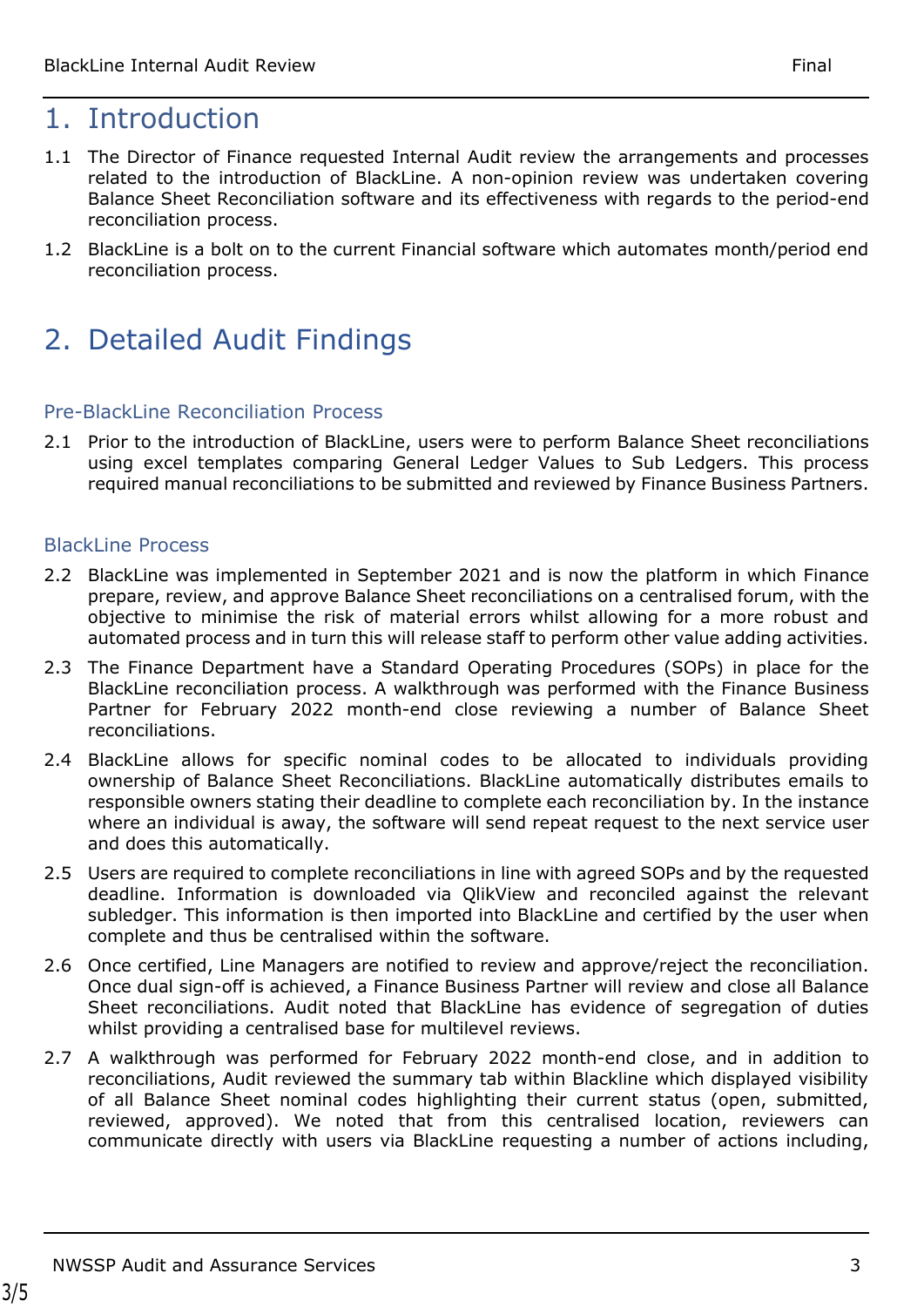but not limited to, updating reconciliations, providing supporting documentations – all of which demonstrates a high level of control.

## Internal Audit Opinion

2.8 Audit reviewed the operating system BlackLine which has been introduced to improve month/period end reporting. BlackLine benefits are not confined to increased efficiency, but also that it focusses on increased visibility, control/reviews, and consistency to users.

Blackline provides a centralised platform whereby reviewers have control and visibility over all Balance Sheet reconciliations throughout all stages of the process and reduces any repetitive manual effort. The process provides a standardised approach and templates which eliminates an element of interpretation for users.

There are no recommendations made in this report.